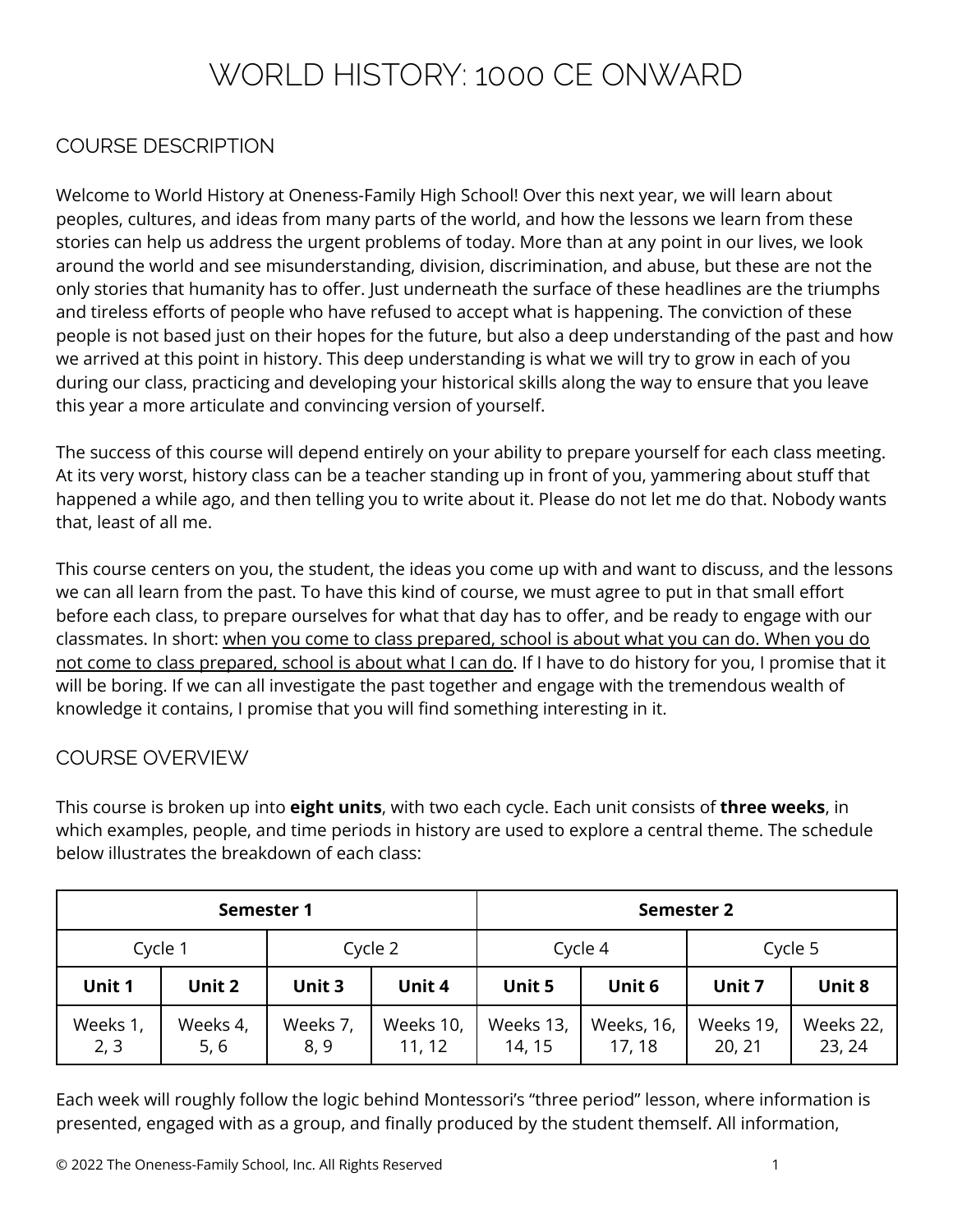readings, and resources will be shared on Google Drive and through our Google Classroom, along with clearly given deadlines and expectations for completion. Over the course of a unit, different skills will be emphasized and built upon, such as sentence structure, logical construction of a paragraph, and analysis of historical perspective within primary documents. Each unit will have its own "unit overview" sheet which will help organize information and track our progress through each week. The weekly topics are listed below by cycle:

| Cycle 1: <b>Community</b>       |                                |                                  |  |  |
|---------------------------------|--------------------------------|----------------------------------|--|--|
| Religion and Individual         | The Crusades: Religion and the | Hideyoshi and Tokugawa:          |  |  |
| Experience                      | Other                          | <b>Religion and Control</b>      |  |  |
| Hildegard of Bingen: Legitimacy | Mongol Society and Song China: | Sogolon and The Epic of          |  |  |
| and Authority                   | Power and Practice             | Sundiata: Roles and Expectations |  |  |

| Cycle 2: Prejudice & Discrimination              |                                                   |                                                        |  |
|--------------------------------------------------|---------------------------------------------------|--------------------------------------------------------|--|
| Homegoing and Shadows of the<br>Pomegranate Tree | Power in the Aztec Empire                         | Ghana and Grenada: Using<br>Stories to Enrich the Past |  |
| Resistance and the Haitian<br><b>Revolutions</b> | Simon Bolivar and the Taiping<br><b>Rebellion</b> | Thematic Analysis of Historical<br>Fiction             |  |

| Cycle 4: Humans & Nature       |                                |                                                    |  |
|--------------------------------|--------------------------------|----------------------------------------------------|--|
| Capitalism and the Free Market | Socialism and its Consequences | Reciprocity and Alternative<br>Systems of Exchange |  |
| Work Through the Ages          | Forced Labor in Latin America  | Gendered Jobs in the 19th<br>Century               |  |

| Cycle 5: Technology, Progress, and Industry   |                                  |                         |  |
|-----------------------------------------------|----------------------------------|-------------------------|--|
| The Age of "Enlightenment" and<br>Objectivity | Inequality During the Gilded Age | The Effects of Industry |  |
| Colonialism in India and Africa               | The Heroes of Decolonization     | Modern Empire           |  |

### COURSE STRUCTURE

Although we will be learning similar information and studying the same themes as a class, the depth of knowledge, rigor of the coursework, and pace of workload will be appropriate to each student's age and ambition. Students in either **9th or 10th grade** will be automatically entered into the "**Introductory Level**" course, while students in either **11th or 12th grade** will be in the "**Upper Level**" course. In general,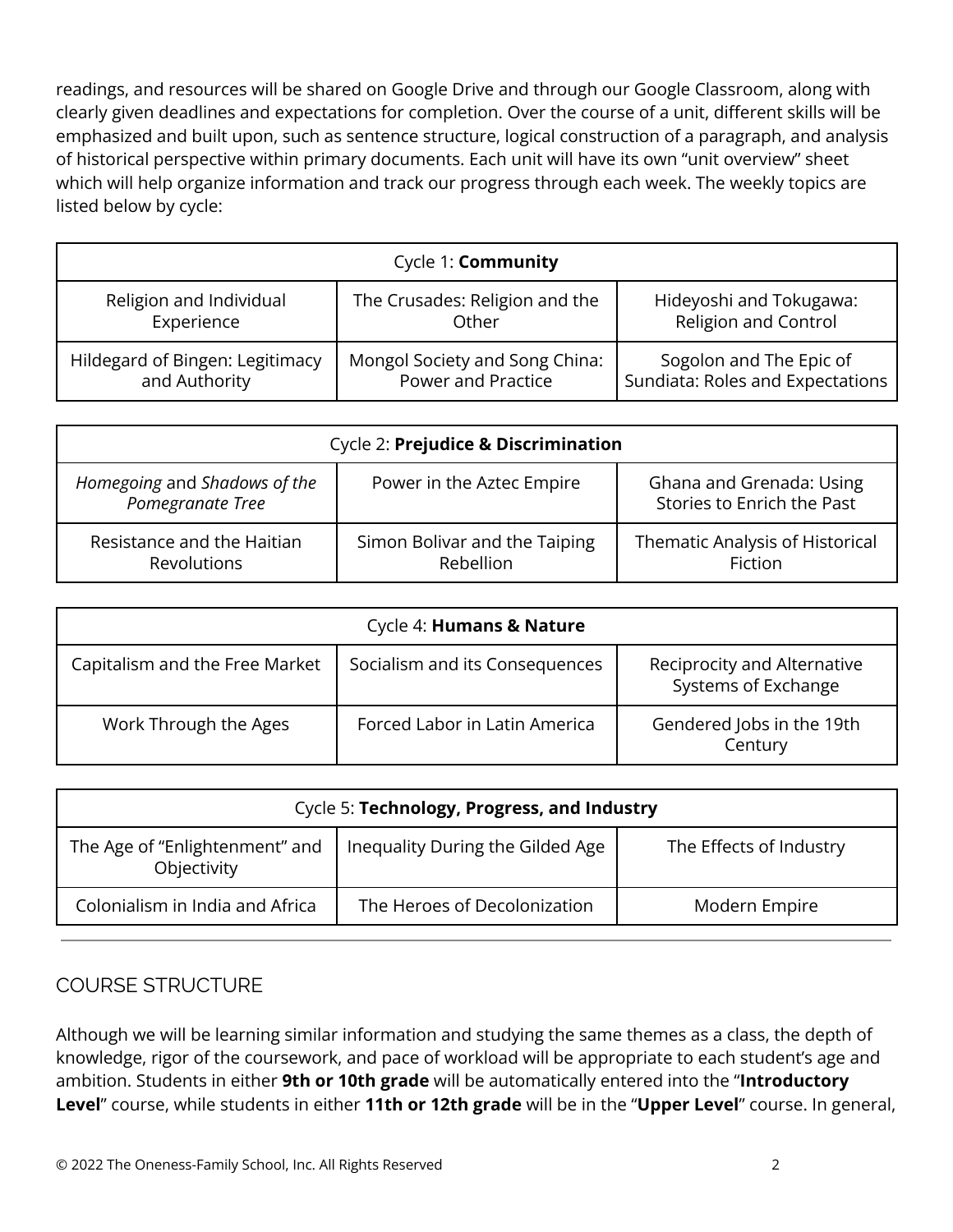the upper level course will be held to a higher standard in terms of workload, production quality, and classroom participation.

Once placed in the appropriate course, students will have the opportunity to choose between either a "**Standard**" or "**Advanced**" track for their particular course. The Advanced track is for students who are seeking both a more rigorous workload and the opportunity to learn more about certain topics at the core of their interests in history. Students in this track will be undertaking a "**Guided Study Project**" for each semester, which will be an independent project supervised by me through weekly check-ins and evaluations at the end of every unit. Introductory Level students will also have the choice of undertaking a "**Family History Project**" if they find that more interesting or if they struggle to settle on a topic for the Guided Study Project.

### **GRADING**

Your grade will be composed of four different parts: in-class productions, independent productions, participation, and exit reviews. Each week will have 30 possible points to be earned, 10 for in-class productions, 10 for independent productions, and 10 for participation. In addition, each three-week unit will end with an "exit review" worth 10 points. In total, this means there will be **400 points** per semester to be earned for standard track students. For advanced track students, Introductory Level and Upper Level students have different options, but students will have a total of **600 points** to earn every semester due to their independent projects.

### **Standard Track:**

| 1. Classroom Preparation, Engagement, and Participation |  |  |
|---------------------------------------------------------|--|--|
|---------------------------------------------------------|--|--|

- 
- 3. Independent Productions **10 pts/wk** (120 total)
- 

### **Advanced Track:**

1. Classroom Preparation, Engagement, and Participation

- 2. In-class Productions **10 pts/wk** (120 total)
- **3. Independent Productions**
- 4. Advanced Track Project Evaluations (each Unit)
- **5. Semester Final Advanced Track Project**
- 6. Unit Exit Reviews **10 pts/unit** (40 total)

## **10 pts/wk** (120 total) 2. In-class Productions **10 pts/wk** (120 total) 4. Unit Exit Reviews **10 pts/unit** (40 total) --------------------------

#### **400 pts/semester**

| $(120 \text{ total})$ |
|-----------------------|
| $(120 \text{ total})$ |
| $(120 \text{ total})$ |
| $(80 \text{ total})$  |
| (100 total)           |
| $(40 \text{ total})$  |
|                       |

--------------------------

**600 pts/semester**

Grading Scale: A: 90% - 100% B: 80% - 89% C: 70% - 79% D: 60% - 69%

F: 0% - 59%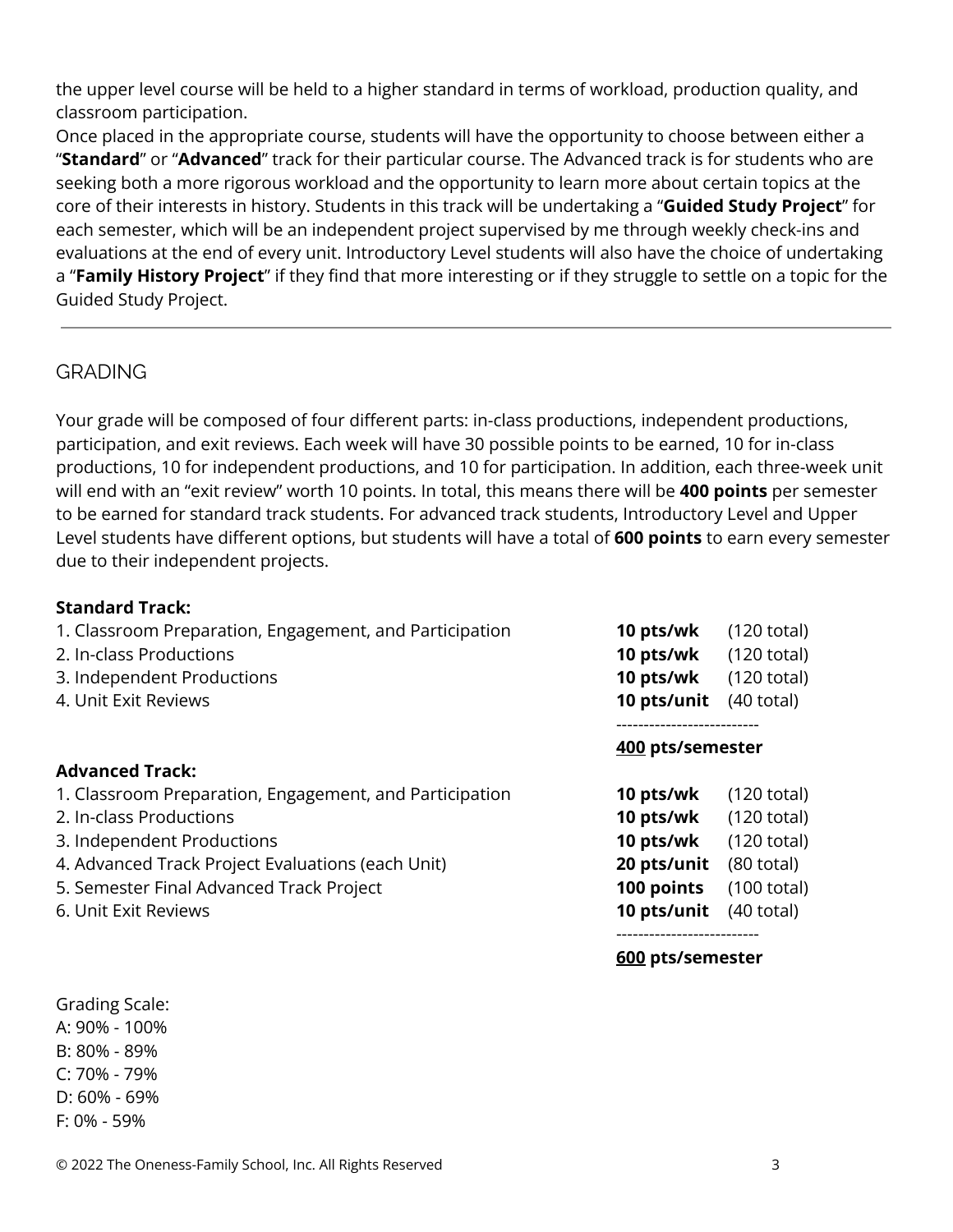### LATE POLICY

Unless permission has been granted because of special circumstances, productions and projects handed in late will receive the following credit:

 **day late**: 80% of total **days late**: 60% of total **days late**: 40% of total **days late:** 20% of total **or more days late**: 0%

*Note*: An assignment is considered late if not submitted **both** before the requested time and in the requested format

### MAKE-UP POLICY

If a student is absent and the absence is excused, they may hand in their work late by as many days as they were absent (to a maximum of five) without penalty. After this grace period, normal late policy applies. In the case of unexcused absences, students will be held accountable for all work due during absences and any readings/assignments for the day(s) following their absence.

### PLAGIARISM POLICY

Plagiarizing is taking and using ideas from a source without citing that source. By not citing your sources, you claim that what you have written down or made is of your own creation.

If you plagiarise without making an effort to cite the source of the information, you will receive no credit for that piece of work. If your plagiarism is unintentional and resulting from poor citation form, the production or project will be returned to you and not accepted until the errors are corrected. Additionally, cheating of any kind, copying classmates' work, or exhibiting dishonesty in a production, project, or exam will result in receiving no credit for that work.

*Note:* This policy will **only** apply to assignments indicated by the instructor

### ATTENDANCE POLICY

Being present is super important! This class would not be possible without you, and its success depends on your participation.